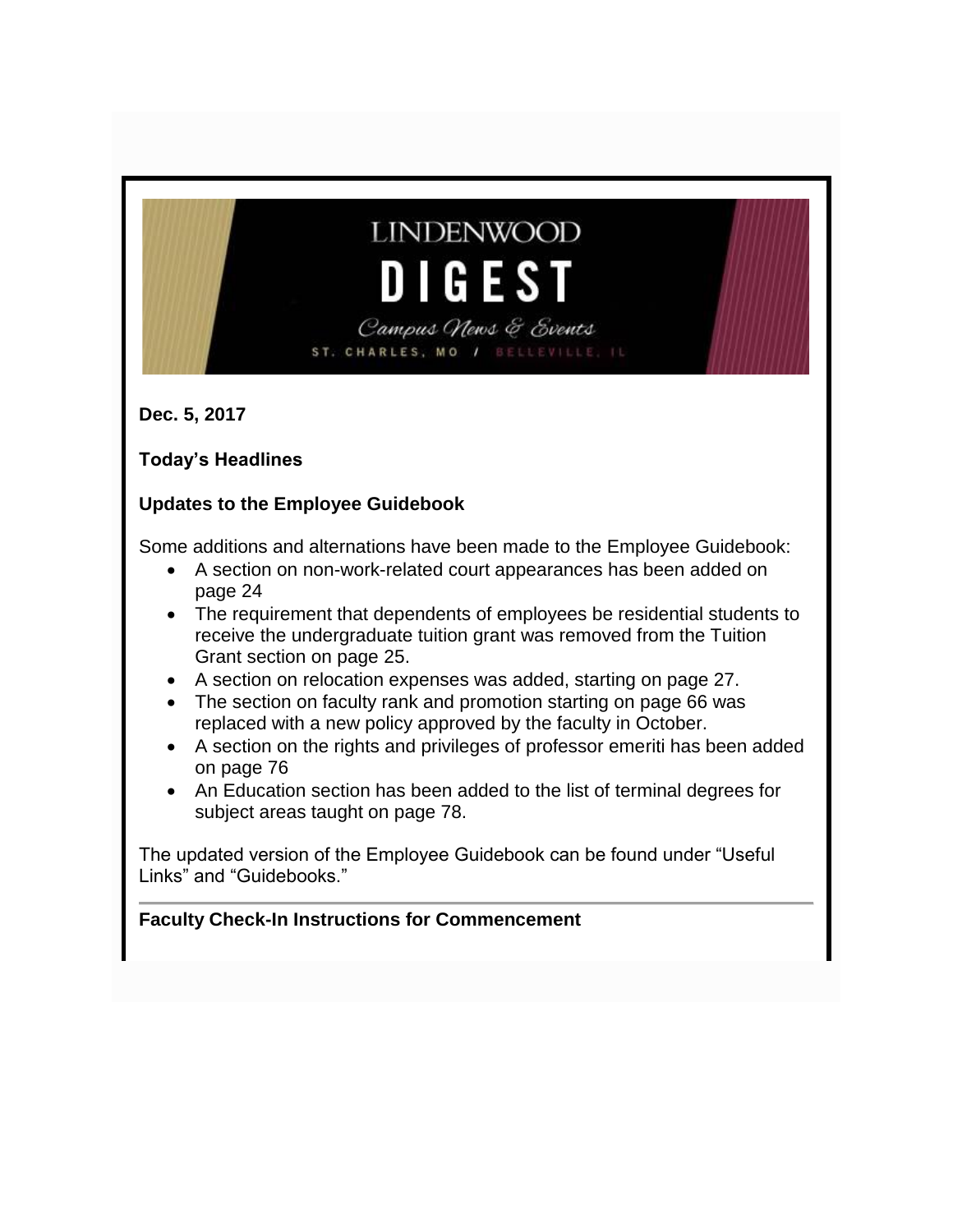- Saturday, Dec. 16, St. Charles Family Arena
- Arrive by  $10:30$  a.m.
- Enter the arena through gate 4, make a right, take the service elevator down 1 floor
- Pick-up name card outside of the elevator the card will have your line-up number
- Proceed to locker room C to hang your coat then the lobby to find your place in the line-up
- Ceremony will start at noon
- 1000 students expected to walk
- Grad Images representatives (wearing red vests) will be taking photos after the ceremony of students/family/faculty

### **Request for Computer Science Projects (St. Charles)**

As the primary part of a Computer Science course (CSC43000 – Senior Projects) that I will be teaching this Spring, students are required to work on a "real world" group programming project. In order to facilitate this, I would like to gather several potential projects from campus sources. So, if you have a potential computer programming project, I'd like to hear about it. Some things to keep in mind: [Read more](http://felix.lindenwood.edu/newsletter/2017_12/computerscience.pdf)

#### **Late Night Breakfast Volunteers Needed**

Dear Faculty and Staff,

The Office of Student Involvement is seeking **seven more volunteers** for the Late Night Breakfast. Here are the details:

Lindenwood Campus Activities Board and Pedestal Foods would like to invite St. Charles faculty and staff to Late Night Breakfast on Monday, Dec. 11, from 10 p.m.- midnight. We are still in need of seven faculty, staff, adjunct instructors, and administrators from the St. Charles campus to serve breakfast to the students during this finals week study break. If you would like to volunteer, please contact Nikki Cornwell at [ncornwell@lindenwood.edu](mailto:ncornwell@lindenwood.edu) by Dec. 6. Thank you for all you do for our students.

### **Winter Fest 2017**

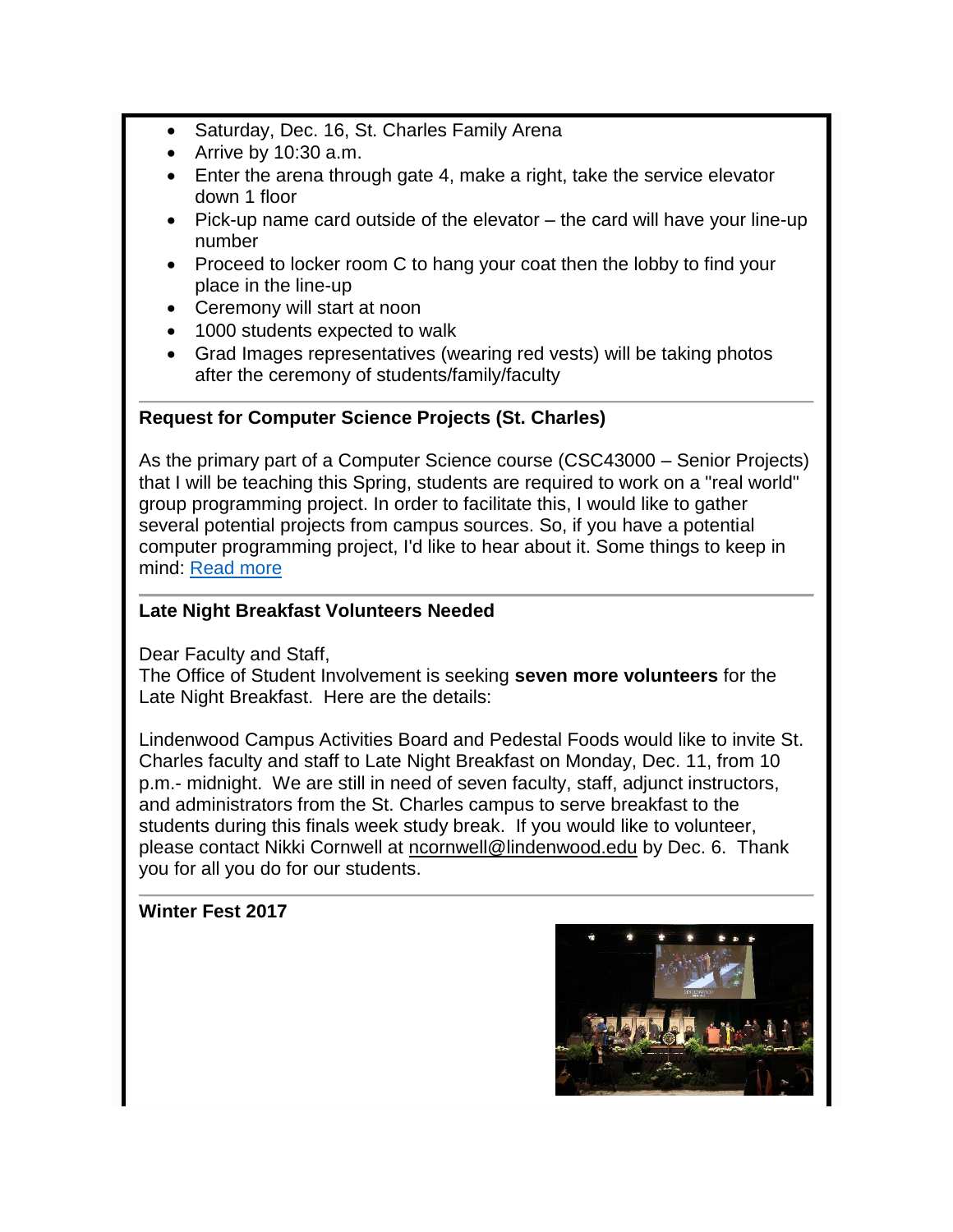

Come visit the Evans Commons lawn with your family Thursday, Dec. 7 from 6 - 8 p.m. for the 2nd Annual Winter Fest! The lawn will turn into a magical winter wonderland with horse-drawn carriage rides, a mechanical snowboard simulator, a hot chocolate bar, cookies, a giant inflatable snow globe, crafts, and more! You do not want to miss this free

event!

### **Tutoring Schedule**

Please find the updated tutoring schedule at [www.lindenwood.edu/tutor](http://www.lindenwood.edu/tutor) along with other helpful information for students as Finals Week approaches.

| Sunday                                                                                                            | 2:00 p.m. - 2:00 a.m. |
|-------------------------------------------------------------------------------------------------------------------|-----------------------|
| Monday through Thursday                                                                                           | 7:30 a.m. - 2:00 a.m. |
| Friday                                                                                                            | 7:30 a.m. - 8:00 p.m. |
| Saturday                                                                                                          | 9:30 a.m. - 6:00 p.m. |
| The Media Center and Gaming Lab will still close at midnight<br>$F\cdot$ $\wedge \cdot$ $A\cdot$ $\vdash \cdot$ 5 |                       |

### **Evans Commons Rec Center and Track Hours**

The following will be the hours for the Evans Commons Rec Center and Third Floor Track:

Dec. 9-10: 10 a.m.-10 p.m. Dec. 11-15: 7 a.m.-9 p.m. Dec. 16-17: Closed Dec. 18-21: 7 a.m.-7 p.m. Dec. 22 - January 1: Closed Jan. 2-5: 7 a.m.-7 p.m.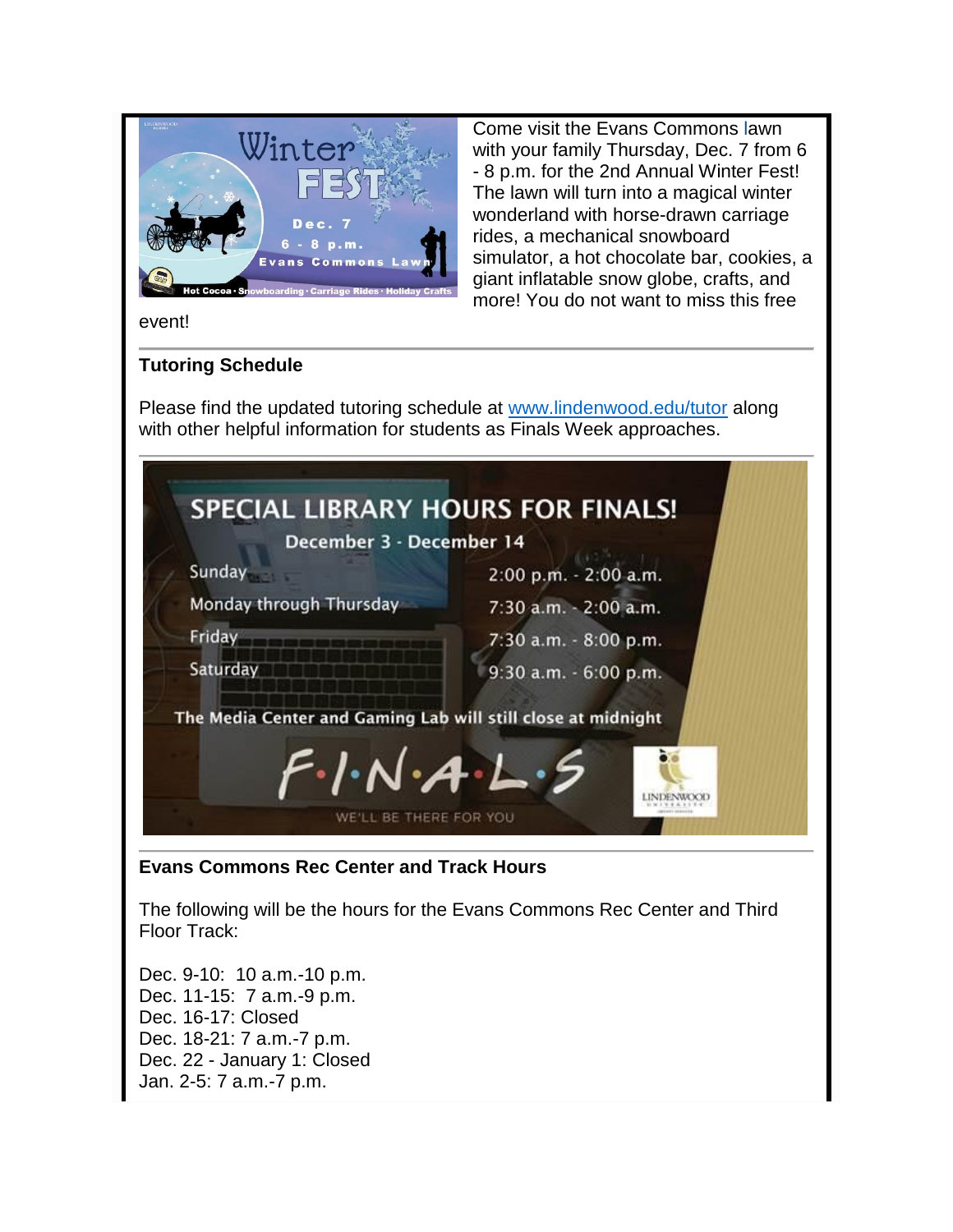Jan. 6-7: 10 a.m.-10 p.m.

The Rec Center and Third Floor Track will resume normal hours Jan. 8!

### **ADVISEMENT, RETENTION AND CERTIFICATION CENTER HOLIDAY HOURS**

## DEC. 27-28: 9 A.M.-1 P.M.

### **ACADEMIC SERVICES OPEN DEC. 28 ONLY FROM 9 A.M.-1 P.M.**

#### APPOINTMENTS AVAILABLE OVER THE BREAK **EMAIL ARCC@LINDENWOOD.EDU** OR CALL DR. TAMMY MOORE AT 618-616-7027

#### **Winter Break Reminder**

Lindenwood will be closed from Dec. 22, 2017 – Jan. 1, 2018. While most of the offices in St. Charles and Belleville will be closed, for the convenience of students, prospective students, and their families, several key offices will remain open.

The Admissions Office, Financial Aid, Business Office, and Advisement, Retention and Certification Center (ARCC) will be open from 9 a.m.-1 p.m. on Wednesday, Dec. 27 and Thursday, Dec. 28. Academic Services will be open Thursday, Dec. 28 only from 9 a.m.-1 p.m. ARCC will also take appointments during the winter break. Students should contact [arcc@lindenwood.edu](mailto:arcc@lindenwood.edu) or call Dr. Tammy T. Moore at 618-616-7027

The office closures are in observance of Christmas and New Year's holidays. All Lindenwood offices will reopen on for business on Tuesday, Jan. 2.

### **Parking on Watson Street Remains Restricted**

Due to a water project by the City of St. Charles northeast of the St. Charles campus, parking on Watson Street remains restricted until that portion of the project is completed. All students and employees are encouraged to give themselves extra time in the morning to find available parking. Nearby lots include the Roemer Hall and Harmon Hall lots and the parking lot of the Presbyterian Church at Sibley and Gamble Streets.